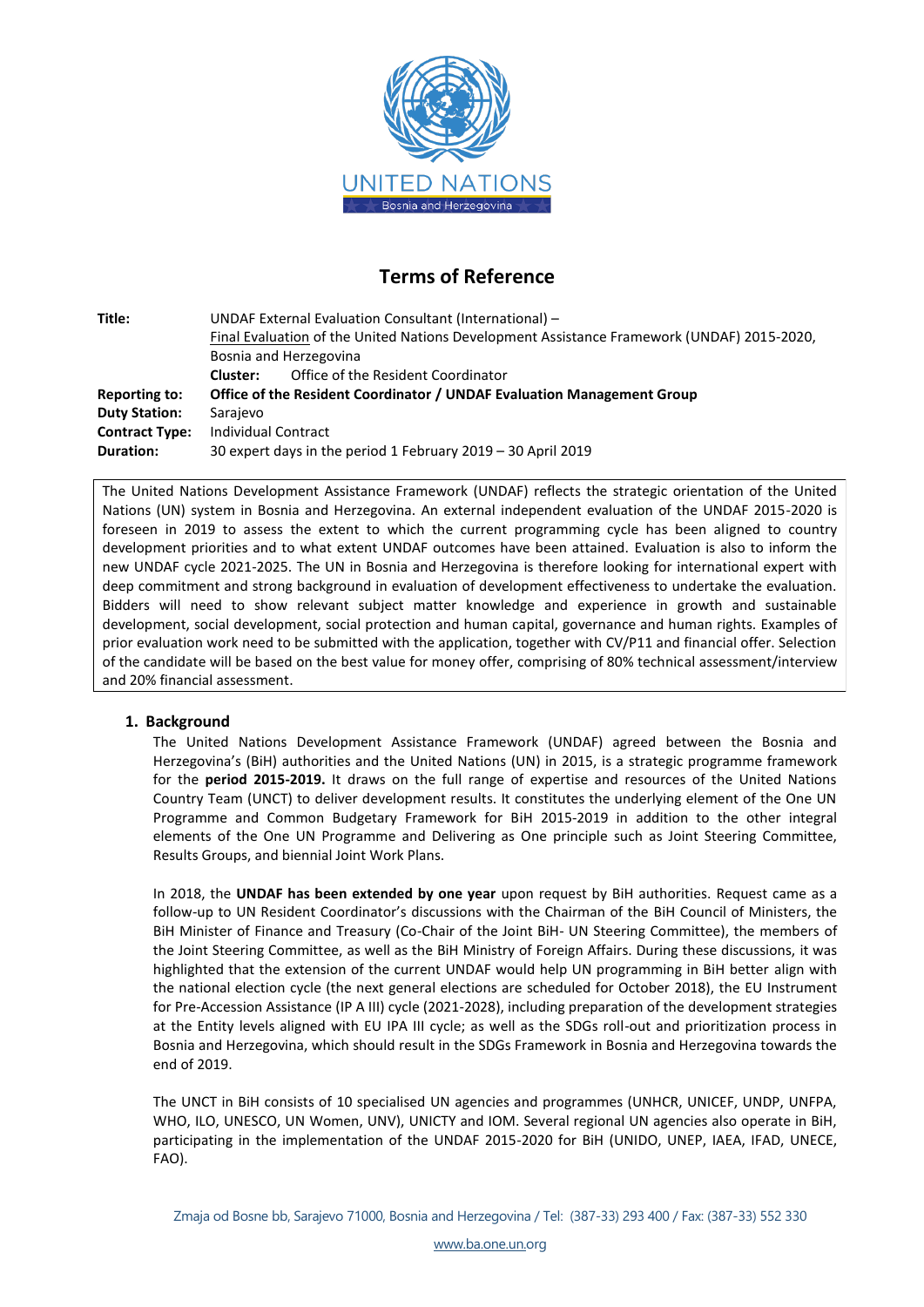Thirteen UNDAF outcomes have been selected, in four strategic focus areas/pillars that respond to country needs and make use of the UN's comparative advantages. These were identified through an intensive consultation process with BiH authorities and Implementing Partners (IPs):

- The rule of law and human security
- Sustainable and equitable development and employment
- Social inclusion: education, social protection, child protection and health
- The empowerment of women

These outcomes serve as a mutual accountability framework between the UN and all IPs in BiH. They are expected to provide the people of BiH with a fuller range of choices and opportunities and to promote their human development and freedoms. The UNDAF outcomes are being achieved through a practical application of the light 'delivering-as-one' approach to joint and complementary programming and implementation and by shared resource mobilization. Key elements of the approach include: a single 'one programme' with a strategic UNDAF developed at the outcome level, inter-agency Results Groups responsible for development of Joint Work Plans for each of the four respective key focus areas/UNDAF pillars, including their implementation, monitoring, and reporting with IPs and a Joint Steering Committee (JSC) that provides formal oversight and management direction, with inclusive representation of BiH authorities.

UNDAF reinforces the strong partnership between BiH authorities and the UNCT to transition from the Millennium Development Goals (MDGs) to Sustainable Development Goals (SDGs) and Agenda 2030, advancing equitable economic growth and reducing poverty, through capacity development, strengthening of strategic and policy frameworks, enhancement of accountability systems and the delivery of quality social services. UNDAF strategies focus on reaching the most deprived and vulnerable populations and support the UN system's commitment to assist the country to meet its human rights obligations. It also underpins the efforts of the UN to enable BiH authorities to increase their leadership and ownership of the development process in BiH and respond adequately to the needs of the most vulnerable populations.

The Common Budgetary Framework provides country partners (government institutions, civil society, private sector, local governments, parliaments, etc), the UNCT, and donors with a holistic overview of required and available resources to support UNDAF implementation, and any funding gaps. It is a basis for joint mobilization of resources and contributes to better delivery of UN system support. Full implementation of the UNDAF was estimated to require a total of USD 264,592,034. This includes USD 54,871,620 from regular or core resources and USD 78,533,932 from other or non-core resources. The total estimated funding gap at the UNDAF implementation outset was USD 131,186,482.

UNDAF represents a joint commitment by BiH authorities and the UN system to work together in a spirit of cooperation with the people of BiH to secure the changes that will help them to live longer, healthier and more prosperous lives.

The UNCT and the Resident Coordinator are responsible for the effectiveness of the United Nations activities, especially in cases where resources are combined. The programming arrangements of individual UN agencies further support progress toward the use of national systems for implementation, management and monitoring based on internationally recognised standards and good practice.

Under the overall UNCT umbrella and oversight, a number of Thematic Working Groups and Task forces (of permanent and ad-hoc character) contribute to integration between the United Nations Agencies in key thematic pillars led by the Result Groups and crosscutting areas such as Youth, Gender, DRR, SDGs etc. These WGs/Taskforces further improve coordination through enhanced information exchange, as well as joint planning and decision making.

The rationale for this UNDAF evaluation is twofold: 1) to use the findings strategically to inform the next UNDAF cycle, to better integrate Agenda 2030 and the SDGs to better align and target UN interventions that will support the country in reaching its 2030 commitments; and to help the UNCT to adjust to new generation of UNDAFs and the wide UN system reforms; and 2) to use the independent evaluation process and findings as an accountability tool where independent expert view will explore extent of the results achieved to date and potential impact of the UN system in BiH by the end of current UNDAF cycle (2020), including key lessons learned and good practices for the UNCT and its partners from the current UNDAF cycle.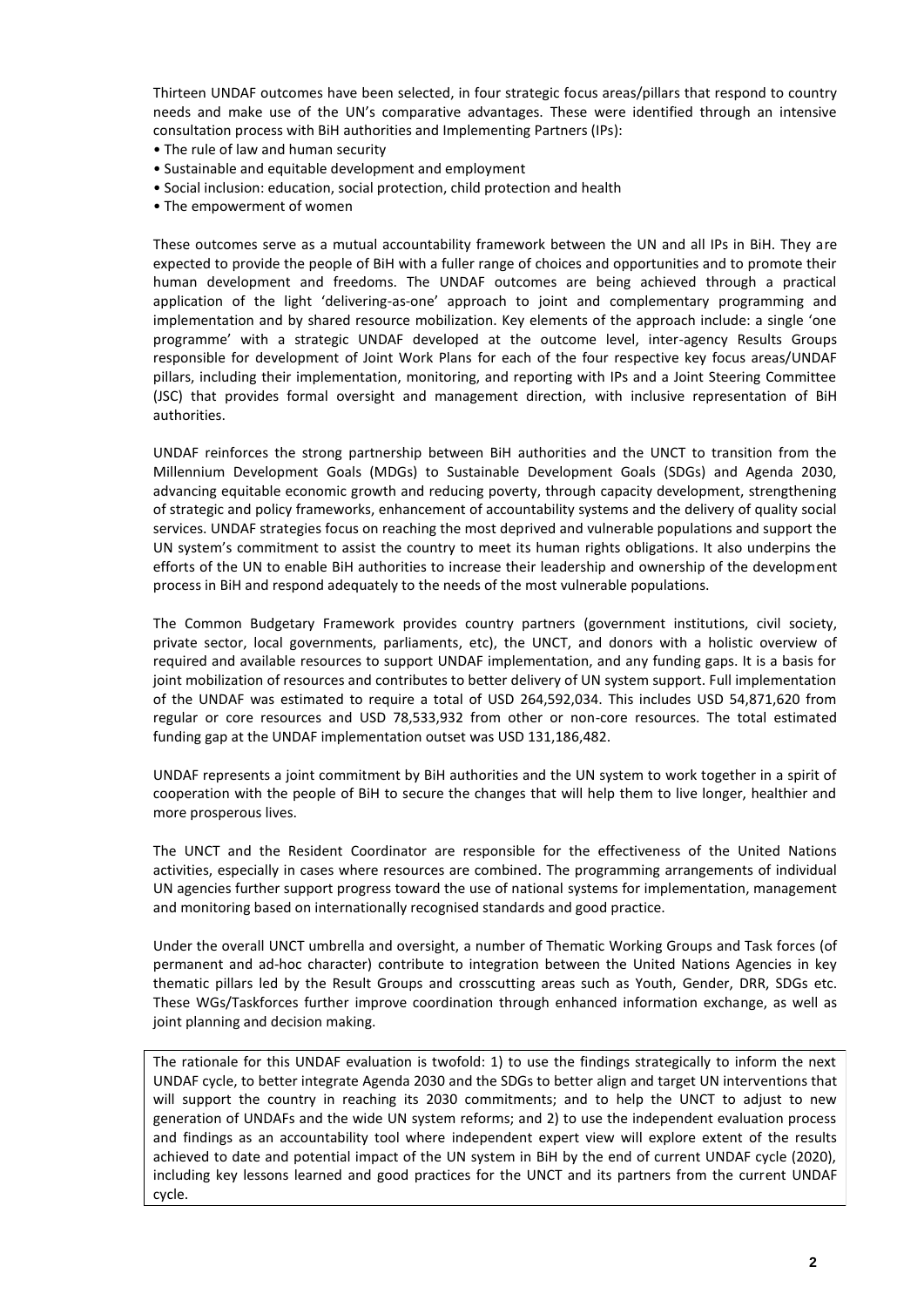# **2. UNDAF Evaluation Context**

## **UNDAF creation process**

The UNCT initiated the preparation of the [UNDAF 2015-2019](http://ba.one.un.org/content/unct/bosnia_and_herzegovina/en/home/publications/one-united-nations-programme-and-common-budgetary-framework-bosn.html) with an evaluation of the previous UNDAF which covered the period 2010-2014. It assessed the implementation of the current document and provided a set of forward-looking recommendations and lessons learnt. The UNCT prepared the Common Country Assessment (CCA) in the third quarter of 2013 to provide an updated assessment of the development needs and challenges in the country and to provide an analytical basis for development of the current UNDAF. This focused on the socio-economic situation and addressed the political and security dynamics in the country, acknowledging the complex and deteriorating political trends.

In parallel, the UN supported the preparation of the 2013 Millennium Development Goals (MDGs) Progress Report for BiH which also contributed to establishment of the analytical basis for development of the UNDAF. It shows significant progress paired with striking challenges related to inequalities and disparities. Out of the 68 indicators used to monitor MDG progress, less than half have been fully achieved or were assessed likely to be achieved by 2015. BiH did not achieve MDG targets related to poverty reduction, preschool attendance, access to contraception, tuberculosis prevalence, and unemployment - especially for young people (15-24 years).

The mid-term development strategic framework for BiH, the Country Development Strategy and the Social Inclusion Strategy, was prepared in 2010, however, this strategic framework did not receive adequate and statewide political endorsement. Numerous specific and sector-related strategic frameworks exist at various levels of the BiH governing structure which provided the guiding principles for development and implementation of the UNDAF. The country's achievement in 2013 of conducting a comprehensive **population census** for the first time since 1991 represents a significant advance towards ensuring that plans and strategies better respond to today's population and its needs. Albeit, census results that were published mid 2016 are challenged by Republika Srpska, that issued Census information for Republika Srpska six months later.

The process of development of the 2015-2019 UNDAF for BiH also considered the ongoing global UN initiative on establishing the Post-2015 development agenda. While BiH did not officially participate in the world-wide national consultations that will feed into the new agenda and establishment of the development objectives for the world beyond 2015, the UNCT has decided to apply the Post-2015 concept to reach out to the government counterparts, international partners and citizens in BiH and to seek their views on how they see the Post-2015 development agenda in BiH. In the absence of an agreed state-wide development agenda in BiH, The information collected through this initiative were considered particularly valuable in defining the UNDAF objectives.

The [2013 Common Country Assessment \(CCA\)](http://ba.one.un.org/content/unct/bosnia_and_herzegovina/en/home/publications/common-country-assessment1/) and [2013 MDGs Progress Report](http://www.ba.undp.org/content/bosnia_and_herzegovina/en/home/library/mdg/-napredak-u-realizaciji-milenijumskih-razvojnih-ciljeva-u-bih-20.html) set the analytical stage for an inclusive, participatory, and wide-ranging consultation with over 70 high level representatives of BiH authorities and civil society at the Strategic Prioritization Retreat held in October 2013. The objective of the Retreat was to primarily review major development challenges in BiH, in line with the assessment provided in the CCA and MDG Progress Report, and to validate priority development themes for the current UNDAF through a highly inclusive and consultative process and taking into consideration the absence of the formal identification of state-wide development objectives.

This produced a preliminary set of priority areas and draft results that were further refined and formulated into the four priority areas and 13 specific outcomes for the UNDAF. The event also enabled review and discussion of implementation and coordination mechanisms that will enable the UNCT to deliver more effectively as one, as requested by the BiH Council of Ministers. The draft UNDAF was finalised in a spirit of wide understanding and ownership during successive rounds of consultation with partners at all levels, including partners from the international community in BiH in November, 2013 and representatives of the civil society in February, 2014.

The UNDAF outcomes have been foreseen to be achieved through a practical application of the light 'delivering-as-one' approach to joint and complementary programming and implementation and by shared resource mobilization. Key elements of the approach include: a single 'one programme' with a strategic UNDAF developed at the outcome level, inter-agency Results Groups responsible for development of biannual Joint Work Plans, including their implementation, monitoring, and reporting with IPs and a Joint Steering Committee (JSC) that provides formal oversight and management direction, with inclusive representation of BiH authorities.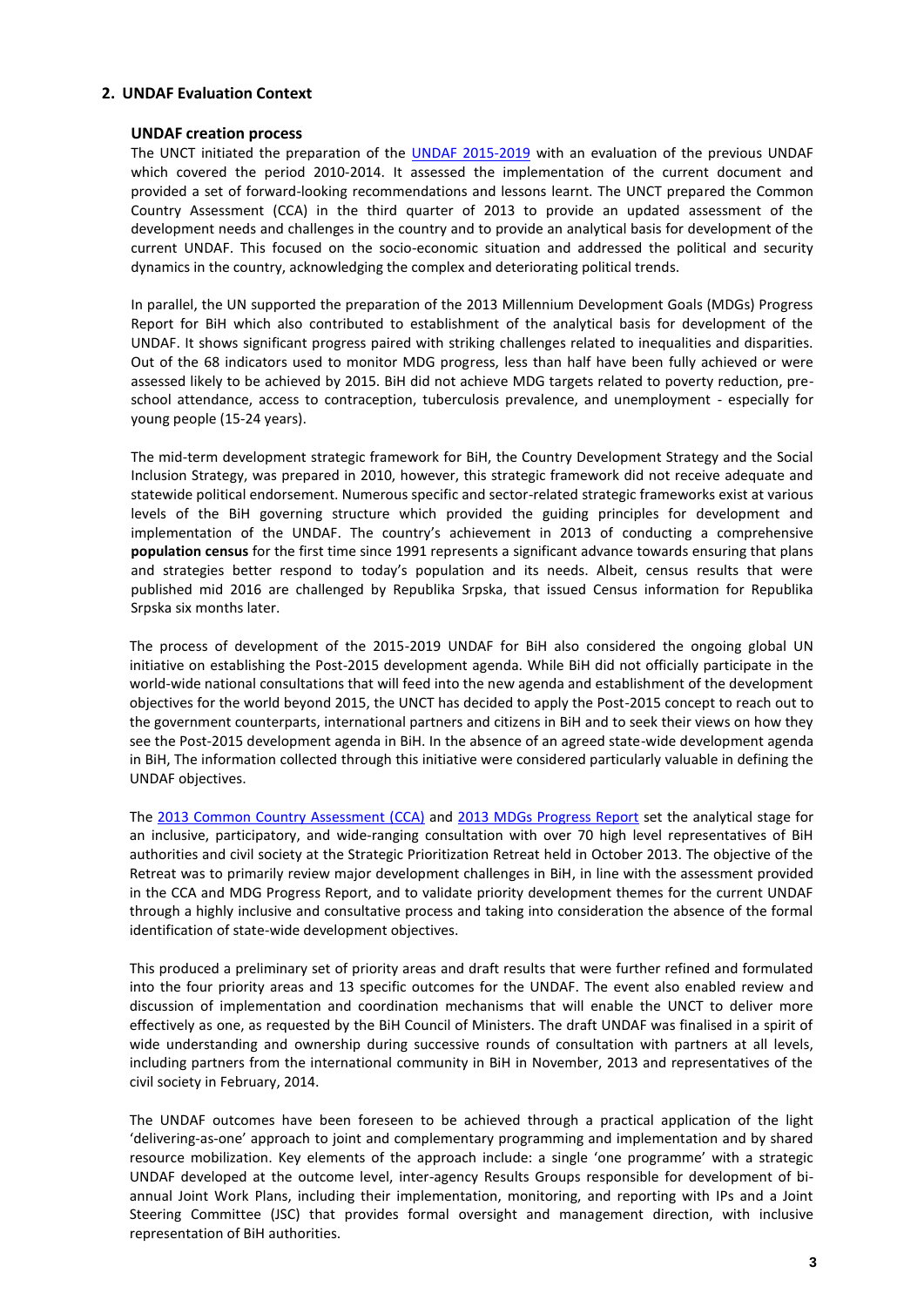# **Bosnia and Herzegovina political and development context** *Political and governance context*

More than 20 years after the war, deeply ingrained **ethnic divisions** and lack of a common vision of reconciliation still hamper the construction of a tolerant and cohesive society in Bosnia and Herzegovina. This multi-ethnic country, home to three main ethnic groups (Bosniaks, Bosnian Croats and Bosnian Serbs) still suffers from **social exclusion** and **political insecurity**, which hamper development. An on-going narrative and **rhetoric of division**, mistrust and fear perpetuated by politicians and amplified by media contributes to low levels of inter-group trust and weak people-to-people interaction. New generations are growing up in ethnically homogenous communities, **isolated and polarized**, with little knowledge or understanding of "the other(s)" and with stereotypes passed from one generation to another, shaping up a society which is vulnerable to divisive narratives and conflicts. This **affects particularly young people** who lack the experience of living in peace, stability and tolerance. Increasingly, young people opt to **migrate out** of the country rather than remain and work to build a better future within their communities.

BiH EU membership aspirations started at the **2003 Thessaloniki summit**, where the European Council declared that the future of the Western Balkans is within the EU. However, apart from Croatia that joined the EU in 2013, fifteen years after the Thessaloniki summit, Bosnia and Herzegovina remains on the accession road, with a potential candidate country status. In a strive to encourage Bosnia and Herzegovina to resolve its ethnic divisions and qualify for membership to the EU, in late 2005 the EU foreign ministers gave the go-ahead for talks on a **Stabilization and Association Agreement (SAA)** with the country. The SAA was signed in 2008, but its implementation was delayed by the country's failure to make **constitutional amendments called for by the European Court of Human Rights** and related to the restrictions for Roma and other minorities to run for political office. The SAA entered into force in June 2015, following the important British-German initiative of late 2014, which shifted attention from the politically-sensitive **Sejdić-Finci conditionality** and obtained unprecedented political support by all government levels on the Reform Agenda, focusing on socio-economic reforms. In 2016 Bosnia and Herzegovina submitted a **formal application to join the Union** and almost 2 years later in 2018 – submitted the **answers to the EU Questionnaire**.

## *Socio-economic context*

The economic and social wellbeing landscape of the country is still dominated by wartime legacy and distant from a self-sustaining path. The power-sharing arrangements of the Dayton Peace Agreement resulted with a highly complex and **fragmented governance structure** which, coupled with political stalemate and slow legislative processes, make Bosnia and Herzegovina a country of limited social and economic opportunities for its citizens. Country's 13 constitutions (state, two entities, one autonomous district and 10 cantons), 14 legal systems and more than 150 ministries reduce the effectiveness of public policy and hamper reforms. The economy is weighed down by a large public sector that consumes nearly 50% of the GDP to sustain itself and has elbowed out productive public infrastructure spending. Despite decrease compared to 2016, the unemployment rate stands high at 20.5%, particularly high among youth. Subsequently, this leads to **poor service delivery, high corruption levels, high unemployment, growing poverty, and inequalities between social groups.** According to the [Fragile States Index 2018,](http://fundforpeace.org/fsi/2018/04/19/fragile-states-index-2018-issues-of-fragility-touch-the-worlds-richest-and-most-developed-countries-in-2018/) Bosnia and Herzegovina features as a fragile state, ranked 95<sup>th</sup> among 178 countries. In addition, BiH government illustrates great gender inequality despite the quota system introduced by BiH Gender Equality Law - women are under-represented in the legislative power at all levels at 17.1%. Similarly, in the executive bodies, out of 152 ministerial positions in BiH at all levels, there are only 23 women. Only two women are represented at the Council of Ministers, and the members of tripartite BiH Presidency are (and always have been) men. Of the 183 registered political parties in BiH, not a single one is headed by a woman.<sup>1</sup>

The [2016 Human Development Index](http://hdr.undp.org/en/countries/profiles/BIH) value for Bosnia and Herzegovina is 0.750, placing the country  $81^{st}$ among 188 countries, which is still below the average for Europe and Central Asia. Nearly **17% of the population or more than 500,000 people live below the poverty line.<sup>2</sup>**

Country's transition from a **fragile, post-war economy to an upper middle-income country**, has reached significant progress in recent years. For the first time in recent political history, in mid-2015, all government levels agreed on the [Reform Agenda 2015](https://europa.ba/wp-content/uploads/2015/09/Reform-Agenda-BiH.pdf) – 2018, which generated a positive progress in initiating important reforms and unlocking the country's integration into the European Union (EU). The implementation of the Reform Agenda is slow.

 $\overline{a}$ 

<sup>1</sup> General Elections Statistics 2014, Agency for Statistics of BiH

<sup>2</sup> Household budget survey, 2015, Agency of Statistics of Bosnia and Herzegovina.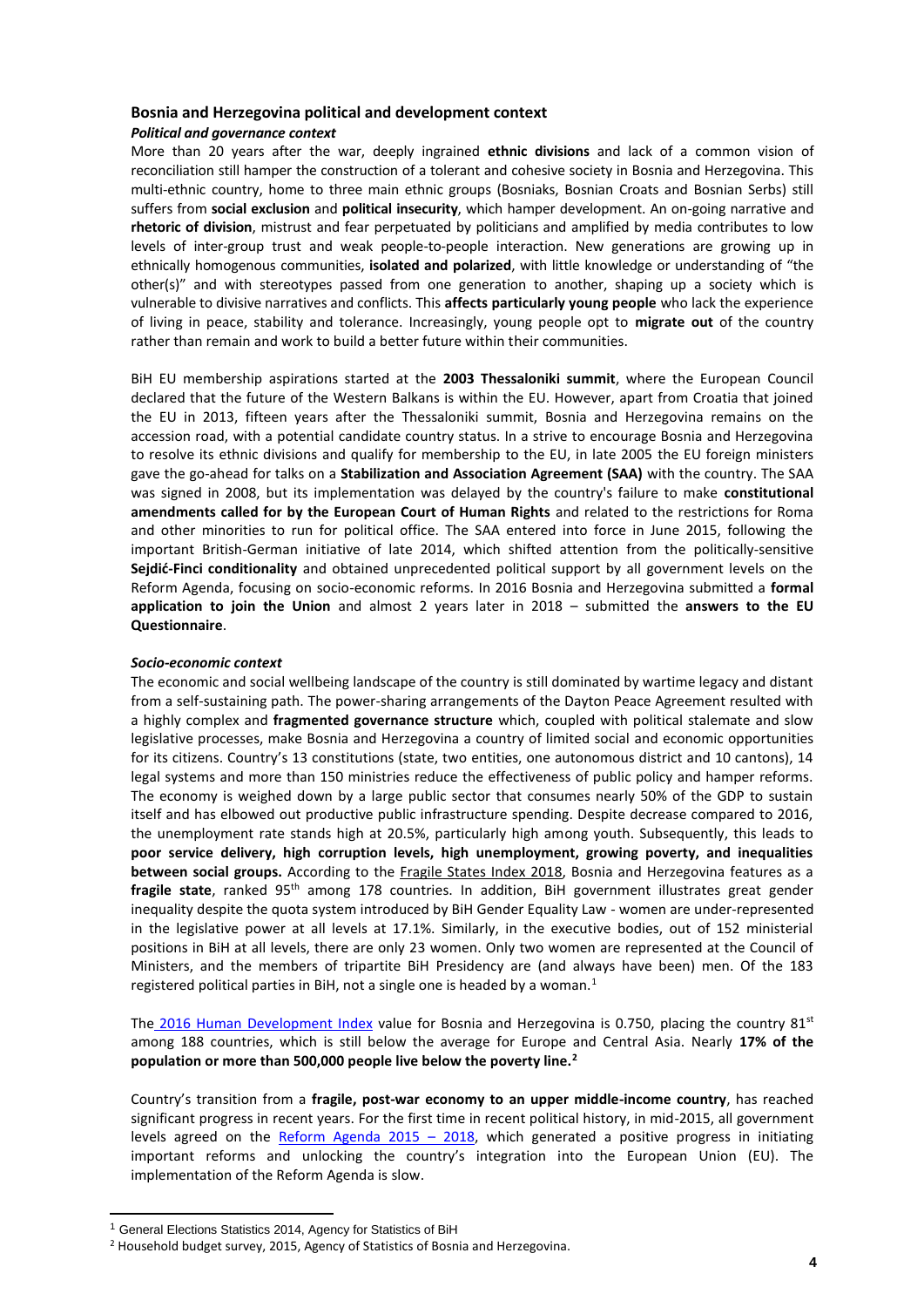Despite reserved optimism, the **country's economic growth** performs at a faster pace than expected, projected to grow from 3% in 2017 to 3.2% in 2018<sup>3</sup>. The country's economic growth hardly touches the quality of life of the most vulnerable, while investments and development is largely depending on international financing. The **unemployment rate** stands high at **20.5%, particularly high among youth**  (**45.5%**, with 32.5% activity rate) **and women** (**23.1%,** with activity rate 32.4 %)<sup>4</sup> . Nearly 17% of the population or more than 500,000 people live below the poverty line.<sup>5</sup> The overall **business environment** is weak: the [World Bank Doing Business 2018 Report,](http://www.doingbusiness.org/data/exploreeconomies/bosnia-and-herzegovina) Bosnia and Herzegovina was ranked 86<sup>th</sup>, five places down from the previous year. The GDP per capita is lower in comparison to its neighboring countries. The unceasing status quo further exacerbates ethnic grievances and strengthens divisions among citizens.

**Several fast-growing industries** are emerging, such as metal and automotive, wood processing, textile and leather, information and communication technologies (ICT). Although these industries are growing steadily, they are still far from reaching their full potential. The legacy of the conflict and ethnic divides continue to hinder economic development through **limited labour force mobility** from one entity to another, **disruption of natural value chains across entity lines**, **restriction of access to resources across entity lines**, etc. One of the major challenges in relation to economic growth is the **lack of high-skilled labour force**.

Central to this challenge are **inadequate education and professional orientation, despite the available relevant legal and strategic framework conducive to the modernisation of the educational system in the country, abreast with EU standards**. Particularly important are the *Foundations of the Qualifications Framework* based on the European Qualifications Framework, the *Action Plan for the Design and Implementation of the Qualification Framework in Bosnia and Herzegovina 2016-2020* and the policy framework for adult education and lifelong learning. On-going reforms in the secondary vocational and higher education system aim primarily to increase youth employability. At the same time, increasing the employment of young people contributes to the development of their digital competences. The rate of computer literacy among young people in the country in 2013 was 66.8% for young men and young women<sup>6</sup>.

#### *Gender and Human Rights Context*

The abundance of **unemployed labour**, on the other hand, especially young men and women, is an important capital to meet the changing labour force demand of growing industries and effectively address economic insecurity in the country. **Gender stereotyping** in selection of work is remains strong among women and girls. As a result, many women find it difficult to compete in the labour market. These choices have led to a "gender divide" and occupational segregation, creating "feminization of professions"<sup>7</sup>, characterized by lower salaries and translating to lower lifetime earnings and social benefits. Women make up less than 21% of manufacturing industry, less than 26 % of IT workers and less than 8% of serving armed forces.

**Gender-based violence** is endemic, mostly domestic violence in the household, with 50% of women in the country experiencing extreme violence in their lifetime, with violence incidents significantly greater amongst women who are economically dependent, unemployed, and with none or only elementary education. The first nation-wide survey in BiH on "Prevalence and Characteristics of Violence Against Women" reported psychological violence as the most prevalent form of violence, experienced by 42% of women during their lifetime. Domestic violence was the second most predominant form endured by 24% of women during their lifetime, and 6% of women had experienced sexual violence at some point during their life time.<sup>8</sup>

Furthermore, the rate of **female participation in the labour market** is even lower in minority communities and among members of vulnerable groups such as conflict-related sexual violence survivors.

In the area of **human rights**, BiH is party to all **UN international human rights treaties**<sup>9</sup> and most of their additional protocols. Mechanisms for the protection of rights stipulated in international and domestic

<sup>3</sup> World Bank, 2017[, http://www.worldbank.org/en/country/bosniaandherzegovina.](http://www.worldbank.org/en/country/bosniaandherzegovina) 

<sup>4</sup> [Labour Force Survey,](http://www.bhas.ba/tematskibilteni/TB_ARS%202017_BS_ENG.pdf) Bosnia and Herzegovina, Agency for Statistics of Bosnia and Herzegovina, 2017.

<sup>5</sup> Household budget survey, 2015, Agency of Statistics of Bosnia and Herzegovina.

<sup>&</sup>lt;sup>6</sup> Source[: http://www.bhas.ba/tematskibilteni/FAM\\_00\\_2017\\_TB\\_0\\_BS.pdf,](http://www.bhas.ba/tematskibilteni/FAM_00_2017_TB_0_BS.pdf) page 27.

<sup>7</sup>[Gender Analysis for Bosnia and Herzegovina,](http://measurebih.com/gender-analysis-report-for-bosnia-and-herzegovina) USAID, 2016.

<sup>8</sup> All data on violence against women in this chapter, unless otherwise mentioned, is from the Gender Equality Agency BiH,

Gender Center of FBiH, Gender Center of RS, Institutes for Statistics, UNFPA, UNWOMEN (2013). *Prevalence and* 

*characteristics of violence against women in BiH*. Sarajevo: Gender Equality Agency of BiH.

<sup>9</sup> Convention against Torture and Other Cruel Inhuman or Degrading Treatment or Punishment; Optional Protocol of the Convention against Torture; International Covenant on Civil and Political Rights; Second Optional Protocol to the International Covenant on Civil and Political Rights aiming to the abolition of the death penalty; Convention for the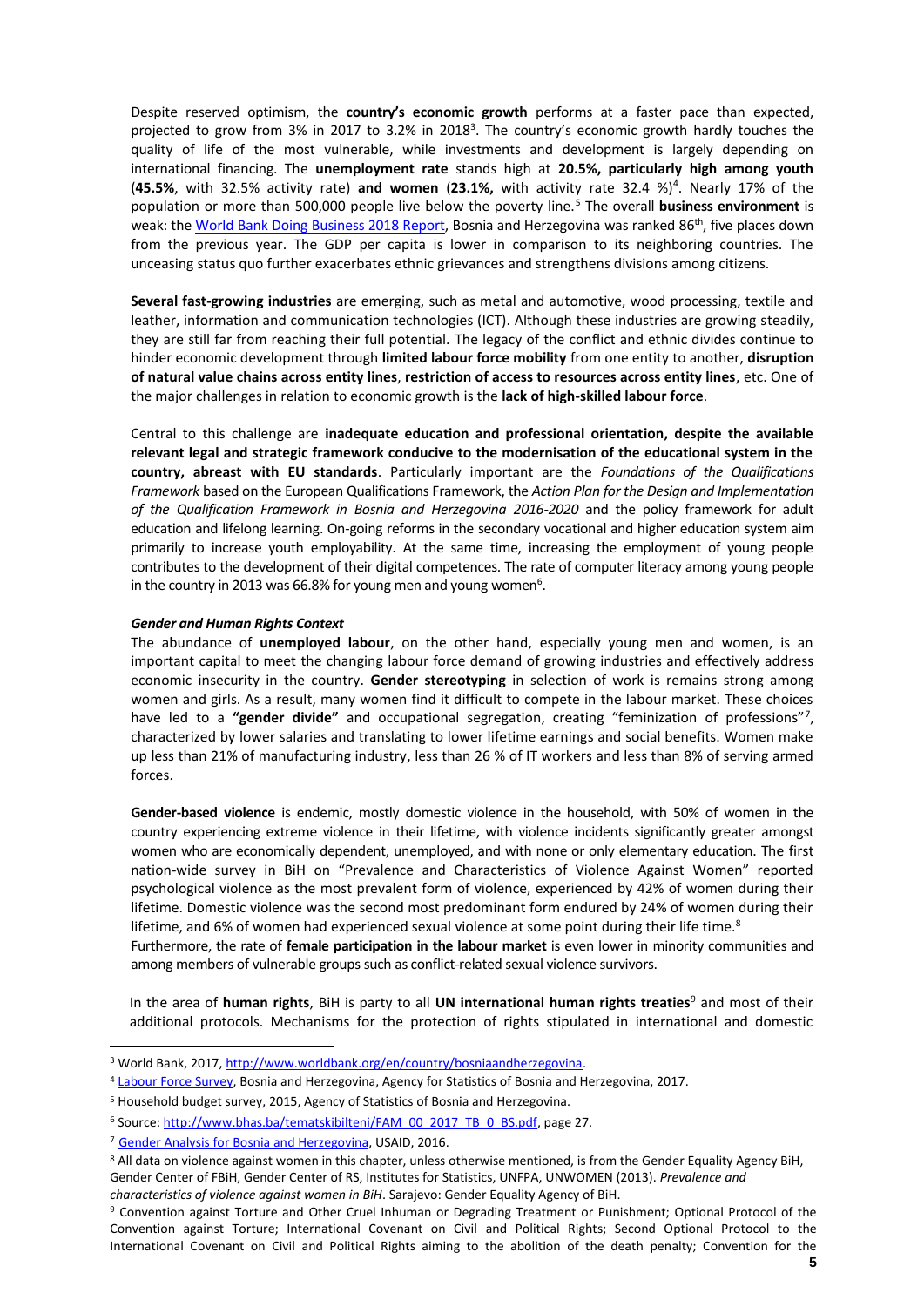legislation, namely the BiH Ombudsman for Human Rights and the BiH Constitutional Court, are already in place. The challenge, however, is one of implementation. Human rights protection and monitoring mechanisms suffer from **gaps in coordination, accountability and efficiency.** This is further complicated by the country's administrative fragmentation. Violations of rights, where they occur, are more frequent among vulnerable groups, such as Roma, the homeless, displaced families, and people with disabilities. Of particular concern are **discriminatory provisions in election laws**, discrimination against certain groups including returnees, displaced persons, Roma and people with disabilities – concerns over **public access to information and journalistic freedoms**, **inadequate harmonisation of the laws** regulating children's access to identification, health and education services, and high levels of gender-based violence. The focus on human rights and inclusion of vulnerable groups remains an overarching priority in the BiH development context.

According to the 2013 BiH Census the total population of the country is about 3,500,000 of which almost 20 percent are children<sup>10</sup>. In fulfilling the child rights in line with the Convention on the Rights of the Child, in BiH there are still important factors that influence negatively on the child development. Poverty<sup>11</sup>, violence against children<sup>12</sup>, lack of pre-school education<sup>13</sup>, lack of quality, inclusive education and low immunisation rates<sup>14</sup> are among some of them. Particularly vulnerable are children without parental care, children with disabilities and Roma children. Their rights are often multiply affected including access to quality education, health and social protection. Since 2018 the international refugees and migrants children transiting through BiH are at multiple risks: security, humanitarian, health and lack of education. <sup>15</sup>

#### *Environmental and Climate Change Context*

The key challenge in Bosnia and Herzegovina related to **environment protection** and greenhouse gas (GHG) emission reduction is **lack of institutional capacities** to develop and implement relevant strategic and legislative frameworks which, inter alia, regulate implementation of innovative concepts of environmental protection and climate change mitigation.

In the energy management area, with 20% of its GDP spent on energy, Bosnia and Herzegovina is characterized as a country with **high energy inefficiency**. At the same time, it has one of the **most significant energy conservation potentials** in the region and could base its mid-term economic development and generation of new employment on implementation of energy efficiency measures in the residential and public sectors. Over the last several years, the country has placed efforts to improve **legal and policy framework on environmental protection** and **energy management**<sup>16</sup>. These efforts were to a large extent driven by the EU accession conditionalities, including EU funding in these areas.

In the process of setting the strategic framework for **environment protection and climate change mitigation**, in 2013 Bosnia and Herzegovina adopted the S**trategy for Climate Change Adaptation** and **Low Emission Development Strategy**. To date, the country has submitted Initial, Second and the **Third National Communications** and Biannual Update Reports on Greenhouse Gas Emissions to the United Nations Framework Convention for Climate Change. Additionally, it signed the Paris Agreement and thereby developed its **Nationally Determined Contribution**, which explicitly recognizes the potential of the public sector for GHG emission reduction. Chemicals management, particularly mercury pollution and its hazards

<sup>14</sup> 68% according to MICS BiH 2011/12.

 $\overline{a}$ 

Protection of All Persons from Enforced Disappearance; Convention on the Elimination of All Forms of Discrimination against Women; International Convention on the Elimination of All Forms of Racial Discrimination; International Covenant on Economic, Social and Cultural Rights; International Convention on the Protection of the Rights of All Migrant Workers and Members of Their Families; Convention on the Rights of the Child; Optional Protocol to the Convention on the Rights of the Child on the involvement of children in armed conflict; Optional Protocol to the Convention on the Rights of the Child on the sale of children child prostitution and child pornography; Convention on the Rights of Persons with Disabilities. <sup>10</sup> Persons aged 0-18

<sup>&</sup>lt;sup>11</sup> Almost one in three children (31%) in BiH lives in consumption-based poverty. Poor children are significantly more deprived in every dimension according to the findings from the Multiple Overlapping Deprivation Analysis in BiH (2015).

<sup>12</sup> 55 of children aged 2-14 years are subjected to some method of violent discipline, psychological or physical, by their parents or other adult household members (Multiple Indicator Cluster Survey (MICS) in BiH (2011/12).

<sup>&</sup>lt;sup>13</sup> In BiH the percentage of 3-4 year old children attending ECD is still extremely low (13% according to MICS BiH 2011/12), although in recent years the percentage of 5 year olds attending pre-school one year before enrolment in primary school has significantly increased (54% according to UNICEF's and BHAS estimates)

<sup>15</sup> Refugee and Migrant Children - Including Unaccompanied and Separated Children – in Bosnia and Herzegovina – Child Focused Rapid Assessment, 8 June, 2018. UNICEF BiH.

<sup>16</sup> Bosnia and Herzegovina signed the International Energy Charter (2016) and the Energy Community Treaty (2009), indicating the authorities' recognition of the need to improve energy efficiency and to ensure sustainable low carbon development. In 2017, Bosnia and Herzegovina adopted its first Energy Efficiency Action Plan (2016 – 2018).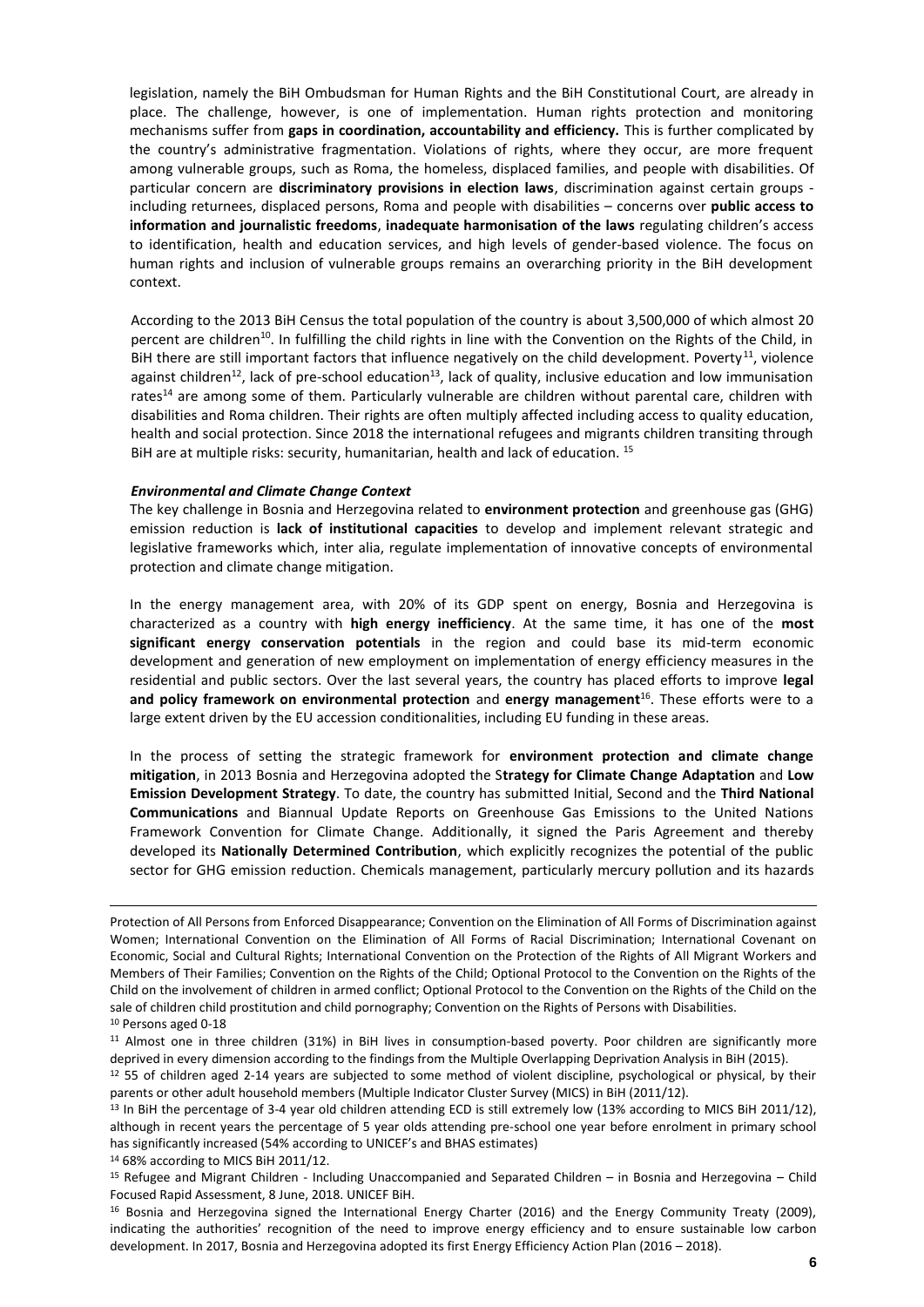have not yet appropriately been addressed.

In 2017, the country adopted the **Environmental Approximation Strategy**, which addresses several subsectors of the EU environmental acquis (water management; waste management; air quality and climate change; industrial pollution; chemicals; nature protection; and environmental noise). Other sub-sector strategies are also in place, such as the **Revised Strategy and Action Plan for Biological and Landscape Diversity** in Bosnia and Herzegovina 2015-2020.

Climate change and high exposure to natural and man-made hazards further hurdle the country socioeconomic development. **The [2017 World Risk Report](https://reliefweb.int/sites/reliefweb.int/files/resources/WRR_2017_E2.pdf) ranks Bosnia and Herzegovina as a country of high exposure to natural hazards.** Furthermore, recent results and projections in the **2018 Inform Global Risk Index**<sup>17</sup> define Bosnia and Herzegovina as a country of particularly high exposure to floods (7.3 value out of 10). According to the World Bank's [Global Facility for Disaster Reduction and Recovery,](https://www.gfdrr.org/bosnia-and-herzegovina) **more than 20% of Bosnia and Herzegovina's territory is prone to flooding,** which, on average, annually impacts about 100,000 people and about US\$600 million in gross domestic product. Out of **145 local governments in the country, 91 are considered under very significant risk from floods and landslides and 27 - under high risk**. <sup>18</sup> The country's mountainous topography, aging infrastructure, and high urbanization rate compound its seismic (8.7 out of 10), and consequent landslide vulnerability.

In the last decade, Bosnia and Herzegovina has been facing several significant extreme climate and weather events, manifested through **more frequent occurrence of disasters**. In the past 12 years, six years were very to extremely dry (2003, 2007, 2008, 2011, 2012, 2013). Also, years with large to disastrous floods are very common (2001, 2002, 2009, 2010, 2014).<sup>19</sup>

The extent to which Bosnia and Herzegovina is exposed to climate change and natural hazards was shown in the **May 2014 floods** that hit the country with an unprecedented magnitude. Approximately a quarter of the country's territory and **one million people, representing some 27% of its population, was affected**. The flood affected negatively some vulnerable population groups, namely **78,564 unemployed, 60,000 children and 10% of persons with disabilities**. The total damages amounted to approximately 1.7 billion USD, while the economic losses exceeded USD 1.5 billion. Most affected were rural households, small and medium businesses, and agricultural producers, as well as vulnerable population groups. Floods impacted around 15% of country's GDP, affecting 70,000 hectares of arable land, with **more than 50 local governments experienced a near-total devastation of their service infrastructure, to include hospitals, schools, and local administration centres**. 20

The alarming experience of the flood disaster brought much deeper, long-term development consequences for Bosnia and Herzegovina, which equals to **five-year set back** on achieving targets of greater gender equality, lower poverty rates, reduced marginalisation and greater equality for minority groups and persons with disabilities, according to the [UNDP Human Development Report "Risk](http://www.ba.undp.org/content/bosnia_and_herzegovina/en/home/library/nhdr/human-development-report--2016--risk-proofing-the-western-balkan.html)-Proofing the Western Balkans: [Empowering People to Prevent Disast](http://www.ba.undp.org/content/bosnia_and_herzegovina/en/home/library/nhdr/human-development-report--2016--risk-proofing-the-western-balkan.html)ers".

Following the 2014 floods, authorities in Bosnia and Herzegovina requested the United Nations (UN) to coordinate international disaster relief and co-lead the recovery needs assessment, jointly with the EU and the World Bank. Together with the EU, governments at all levels, and donors, the UN implemented the largest [floods recovery programme](http://www.ba.undp.org/content/bosnia_and_herzegovina/en/home/operations/projects/response_to_floods/eu_floods_recovery_programme.html) in the history of the country, bringing change in the quality of life for more than half a million people. By offering fast and people-centered recovery assistance, the UN helped set the country back on its path to socio-economic development. Despite commendable results, traditional emergency response approach and civil protection coping mechanisms appeared to be insufficient, since these were not coupled with adequate efforts by other sectors, thus responding to the needs of the vulnerable population.

#### *Agenda 2030 and Sustainable Development Goals Context*

 $\overline{a}$ 

Authorities' engagement with the **Agenda 2030** and the **Sustainable Development Goals (SDGs)** since 2016 is gaining speed, with all government levels gradually taking a stronger ownership over the embedding of the SDGs into domestic frameworks. Commitment to the SDGs was evidenced through highest-level participation

<sup>18</sup> Floods and Landslides Risk Assessment for the Housing Sector in Bosnia and Herzegovina, UNDP 2015:

[http://www.ba.undp.org/content/bosnia\\_and\\_herzegovina/bs/home/library/response-to-floods/flood-and-landslide-risk](http://www.ba.undp.org/content/bosnia_and_herzegovina/bs/home/library/response-to-floods/flood-and-landslide-risk-assessment-for-the-housing-sector-in-bi.html)[assessment-for-the-housing-sector-in-bi.html.](http://www.ba.undp.org/content/bosnia_and_herzegovina/bs/home/library/response-to-floods/flood-and-landslide-risk-assessment-for-the-housing-sector-in-bi.html)

<sup>17</sup> The INFORM model uses 50 different indicators to measure hazards and peoples' exposure to them, vulnerability, and the resources available to help people cope for every country.

<sup>&</sup>lt;sup>19</sup> [Third National Communication of Bosnia and Herzegovina,](http://www.ba.undp.org/content/bosnia_and_herzegovina/en/home/library/environment_energy/tre_i-nacionalni-izvjetaj-bih.html) 2017, Bosnia and Herzegovina.

<sup>&</sup>lt;sup>20</sup> [Bosnia and Herzegovina Floods Recovery Needs Assessment 2014,](http://europa.ba/wp-content/uploads/2015/05/delegacijaEU_2014090308560389bos.pdf) EU, the World Bank, UNDP.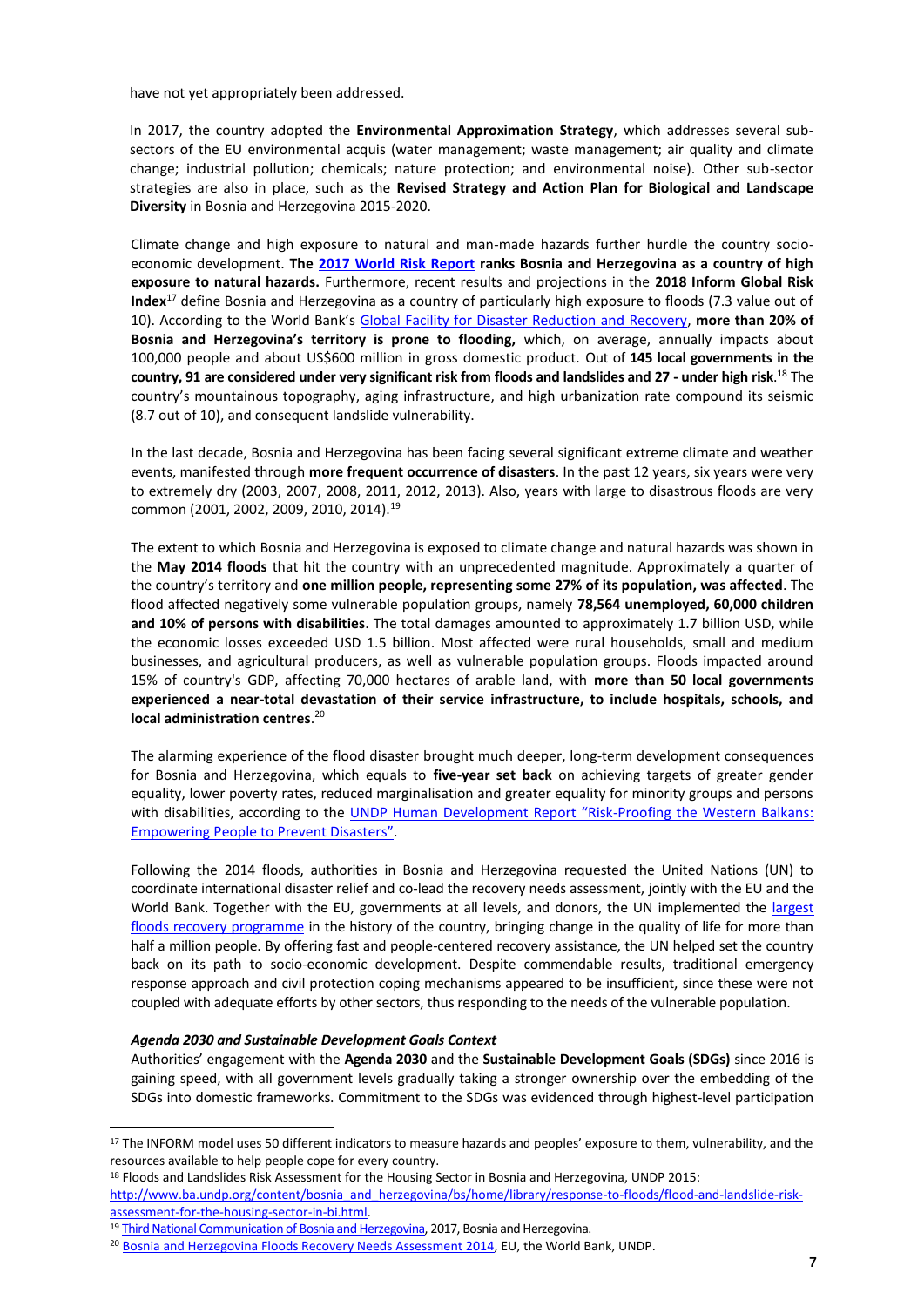at the [country-wide May 2018 consultations on the future of the country,](http://ba.one.un.org/content/unct/bosnia_and_herzegovina/en/home/presscenter/sdgs-in-focus-of-multi-stakeholder-consultations.html) as well as by the [growing](http://www.ba.undp.org/content/bosnia_and_herzegovina/en/home/presscenter/articles/2018/TheSDGBusinessConference.html)  [engagement of the private sector in their implementation.](http://www.ba.undp.org/content/bosnia_and_herzegovina/en/home/presscenter/articles/2018/TheSDGBusinessConference.html) Importantly, the Agenda 2030 and the Sustainable Development Goals could help Bosnia and Herzegovina address the myriad of challenges and represent an excellent non-political and unifying platform not only for the country, but also for the Western Balkans region and wider.

## **3. The evaluation scope, purpose and objectives:**

The **overall purposes** of this UNDAF evaluation are to **improve accountability** and to **enable learning what has worked, what has not and why.**

**Improving accountability.** By objectively verifying results achieved within the framework of the UNDAF and assessing the effectiveness of the strategies and interventions used, the evaluation will enable the various stakeholders in the UNDAF process, including national counterparts and donors, to hold the UNCT and other parties accountable for fulfilling their roles and commitments.

**Enable learning.** The UNDAF evaluation is foreseen to provide important information for strengthening programming and results at the country level, specifically informing the planning and decision-making for the next UNDAF programme cycle (2021-2025) and for improving United Nations (UN) coordination at the country level. The new Common Country Assessment (CCA) is planned to be completed by mid-2019 and the new UNDAF document development is planned to be started in the second half of 2019. The evaluation report will be an important document to inform and guide both CCA and the new UNDAF development cycle.

**Objectives** of UNDAF evaluation as a programmatic evaluation are:

- to **assesses performance against UNDAF 2015-2020 framework**, its strategic intent and objectives. National development outcomes are contained in the results framework against which the UNCT contribution needs to be assessed. As such, this country-level evaluation is to be carried out jointly with the UNCT and the overall approach is participatory and orientated towards learning how to jointly enhance development results at the national level.
- Given that (a) outcomes are, by definition, the work of a number of partners, and (b) UNDAF outcomes are set at a very high level, **attribution of development change to the UNCT** (in the sense of establishing a causal linkage between a development intervention and an observed result) may be extremely difficult and in many cases infeasible. The evaluation will therefore consider **contribution of the UNCT to the change in the stated** UNDAF outcome and the evaluator will need to explain how the UNCT contributed to the observed results and **identify factors affecting such contribution**. To make the assessment, first, the evaluator will examine the stated UNDAF outcome; identify the change over the period being evaluated on the basis of available baseline information; and observe the national strategy/strategies and actions in support of that change. Second, evaluator will examine the implementation of UNDAF strategy and actions in support of national efforts.
- Based on this assessment, evaluator will **provide actionable recommendations**, and **identify lessons learned and good practices** that will inform new UNDAF cycle initiated in 2019 with this evaluation. Evaluator will also bear in mind **UN reform process** and changes foreseen in the **new generation of UNDAFs** during recommendations formation.

**The scope** covered by the evaluation includes examining UNDAF programming principles (human rightsbased approach, gender equality, environmental sustainability, results-based management, capacity development), overall strategies and outcome/output specific strategies included in the UNDAF itself. The UNDAF will be evaluated against the strategic intent laid out in the UNDAF document and specifically its contribution to the national development results included in the UNDAF results framework. The time period covered by the evaluation needs to be determined in advance. In some circumstances, the UNDAF evaluation may cover two cycles in which case the scope needs to be adjusted accordingly.

## **4. Evaluation questions and methodology**

The key evaluation questions are relevance and design, effectiveness, efficiency and sustainability. The contribution of the UNCT to the development outcomes will be assessed according to a standard set of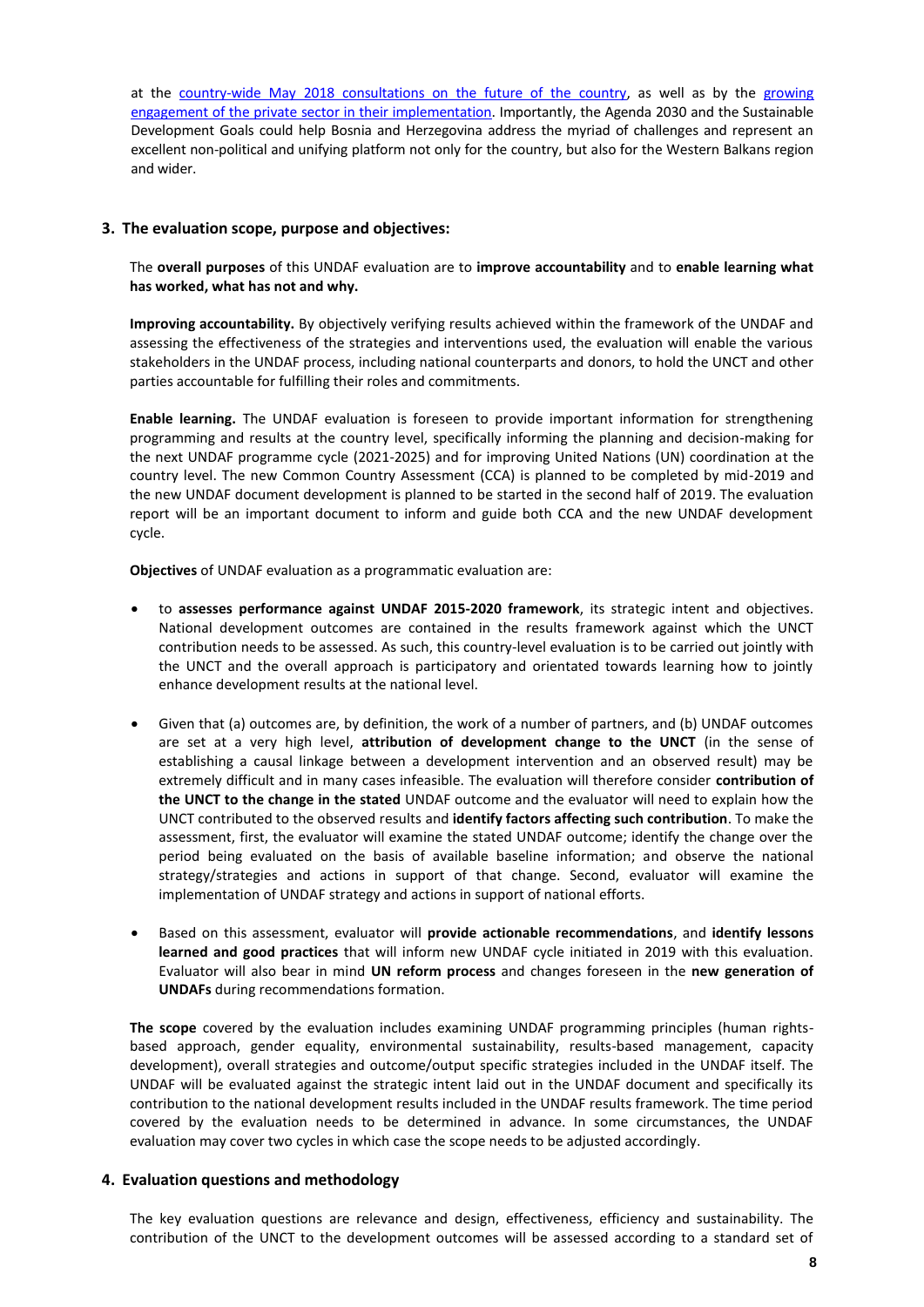evaluation criteria:

- **Relevance.** The extent to which the objectives of UNDAF are consistent with country needs, national priorities, the country's international and regional commitments, including on human rights (Core human rights treaties, including ICCPR, ICESCR, ICERD, CEDAW, CPRD, CRC, etc.) and the recommendations of Human Rights mechanisms (including the treaty bodies, special procedures and UPR), sustainable development, environment, and the needs of women and men, girls and boys in the country.
	- *To what extent are UNDAF objectives or outcomes still valid and aligned to key national development priorities including their underlying and root causes priorities?*
	- *To what extent have human rights principles and standards been reflected or promoted in the UNDAF?*
	- *To what extent and in what ways has the UNDAF responded the "promise to leave no one behind and appropriately addressed the situation of the most vulnerable and marginalized groups, including through measures targeted at reducing inequalities" and other cross-cutting issues reflected in UNDAF? Were specific goals and targets for vulnerable and marginalized people set and if so have they been met?*
	- *To what extent has institution-building and institution-strengthening taken place in human rights and gender equality terms?*
	- *To what extent the UNDAF contains clearly articulated results (outcome level), indicators for measuring progress, and budgetary resources that reflect UN contributions based on the system's comparative advantage in the country?*
- **Effectiveness.** The extent to which the UNCT contributed to, or is likely to contribute to, the outcomes defined in the UNDAF. The evaluation should also note how the unintended results, if any, have affected national development positively or negatively and to what extent have they been foreseen and managed.
	- *To what extent UNDAF objectives or outcomes were achieved? What are the major factors that facilitated or hindered the achievement of these objectives?*
	- *What are key factors enabling or hindering the UNDAF outcome realization, and what can be learned and incorporated into the next UNDAF cycle?*
	- *What are the collaborative advantage of the UN organizations to contribute to the achievement of development objectives in BiH? How have the UN agencies used these to support the implementation of the UNDAF?*
	- *What system and tools exist for monitoring implementation of the UNDAF? What challenges have been experienced in ongoing monitoring of UNDAF implementation?*
	- *To what extent the UNDAF contributed to the SDGs - although it was signed and agreed before the SDGs were adopted in 2015?*
	- *Is current UNDAF appropriate for and did it capitalize on being implemented in an UMIC context and how?*
- **Efficiency.** The extent to which outcomes are achieved with the appropriate amount of resources and maintenance of minimum transaction cost (funds, expertise, time, administrative costs, etc.).
	- *To what extent does the UNDAF demonstrate a complementary and coordinated approach by the UNDS, including consideration of joint programming and common positions on situations of concern? Are UNDAF priorities sufficiently targeted to maximize efficiency?*
	- *To what extent does the UNDAF underpin the UN transparency and accountability to beneficiaries of assistance, including through clear mechanisms for accountability?*
	- *To what extent and how has the UN system mobilized and used its resources (human, technical and financial) and improved inter-agency synergies to achieve its planned results in the current UNDAF cycle?*
- **Sustainability.** The extent to which the benefits from a development intervention have continued, or are likely to continue, after it has been completed.
	- *Has UNDAF enabled innovative approaches embedded in institutional learning for national capacity development (government, civil society and NGOSs) to enable these actors to continue achieving positive results without the UN/development partners' support?*
	- *Have complementarities, collaborations and /or synergies fostered by UNDAF contributed to greater sustainability of results of Development partners and Government interventions in the country?*
	- *Does the UNDAF respond to the challenges of national capacity development and promote ownership of programmes?*
	- *To what extent UNDAF incorporates the SDGs agenda and how can the UNDS in BiH ensure that the Agenda 2030 is fully incorporated in the next UNDAF cycle?*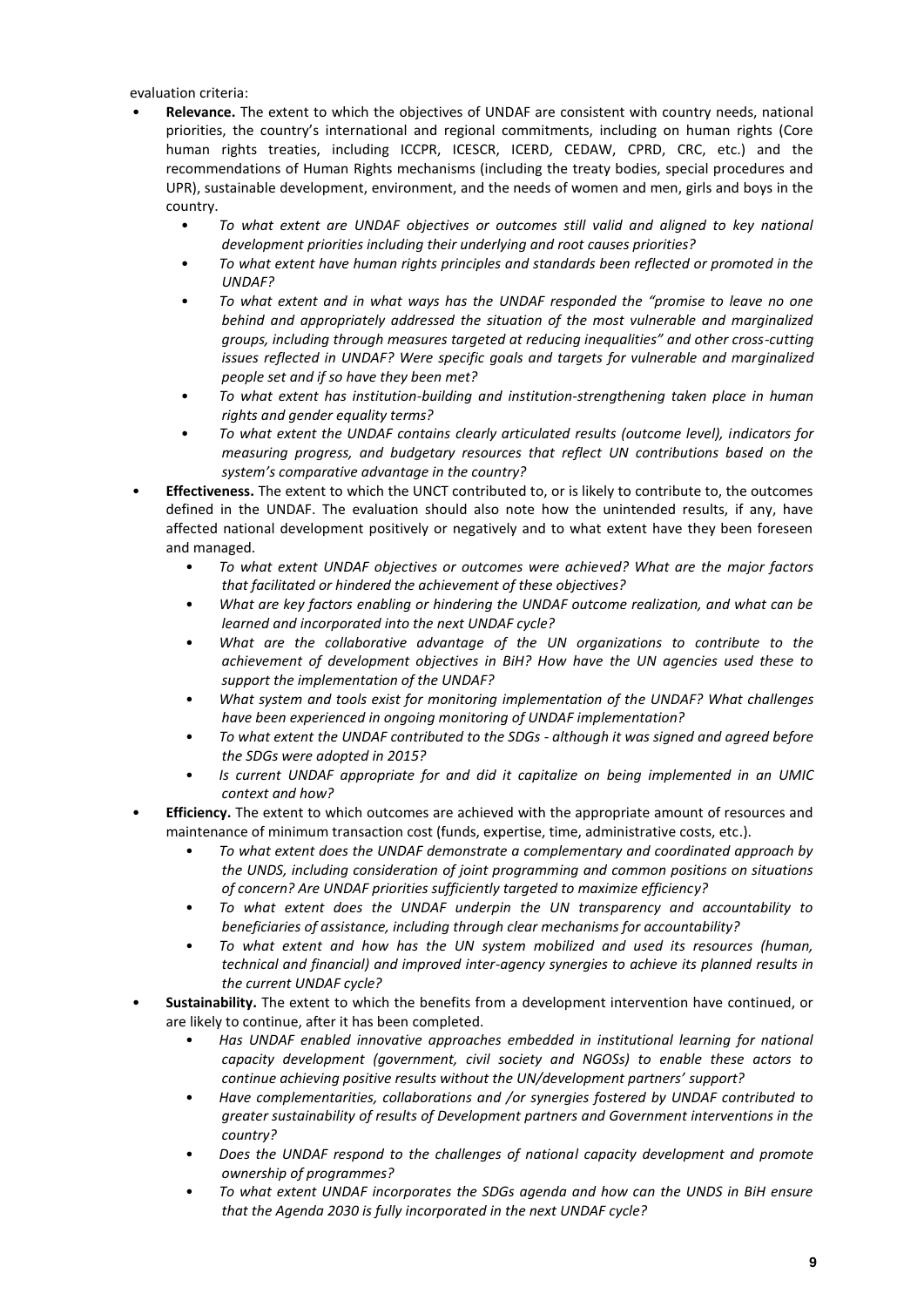Additional **evaluation topics of interest** are:

- **Enabling / explanatory factors:** While assessing performance using the above criteria the evaluator needs to identify the various factors that can explain the performance. This will allow lessons to be learned about why the UNCT performed as it did.
- **UN Coordination.** Did UN coordination reduce transaction costs and increase the efficiency of UNDAF implementation? To what extent did the UNDAF create actual synergies among agencies and involve concerted efforts to optimise results and avoid duplication?
- **Delivering as One.** *To what extent the UNCT applied UNEG Standard Operating Procedures for Delivering as One (DaO) Approach to ensure greater effectiveness and better delivery of results under such approach?*
	- In the context of DaO, what is the relevance, efficiency, effectiveness and sustainability of the One Programe and its contribution and results, including any impacts on the realization of the human rights for the poor and people in vulnerable situations?
	- What is the extent of integration and mainstreaming of the United Nations programming principles and other relevant crosscutting issues in the One Programme, including its contributions to equitable, inclusive, transparent, participatory and accountable development processes?
	- What is the coherence of the United Nations system in addressing national priorities, and contributions to informed decision making and knowledge generation?
- F**ive UNDAF Programming Principles**. To what extent have the UNDAF programming principles (human rights-based approach, gender equality, environmental sustainability, results-based management, capacity development) been considered and mainstreamed in the UNDAF chain of results? Were any shortcomings due to a failure to take account of UNDAF programming principles during implementation?
	- To what extent did the UNDAF make use of and promote human rights and gender equality standards and principles (e.g. participation, non-discrimination, accountability, etc.) to achieve its goal?
	- To what extent did UNDAF strengthen the capacities for data collection and analysis to ensure disaggregated data on the basis of race, colour, sex, geographic location, etc. and did those subject to discrimination and disadvantage benefited from priority attention?
	- Did the UNDAF effectively use the principles of environmental sustainability to strengthen its contribution to national development results?
	- Did the UNDAF adequately use RBM to ensure a logical chain of results and establish a monitoring and evaluation framework?
	- Did the UNDAF adequately invest in, and focus on, national capacity development? To what extent and in what ways did UNDAF contribute to capacity development of government, NGOs and civil society institutions?
- **Other factors.** A number of country-specific factors that have affected the performance of the UNCT in the framework of the UNDAF need be examined:
	- How well did the UNCT use its partnerships (with civil society/private sector/local government/parliament/national human rights institutions/international development partners) to improve its performance?
	- Regarding ownership of objectives and achievements, to what extent was the "active, free, and meaningful" participation of all stakeholders (including non-resident agencies) ensured in the UNDAF process? Did they agree with the outcomes and continue to remain in agreement? Was transparency in policies and project implementation ensured? What mechanisms were created throughout the implementation process to ensure participation?
	- Did the UNCT undertake appropriate risk analysis and take appropriate actions to ensure that results to which it contributed are not lost? To what extent are the benefits being, or are likely to be, maintained over time.
	- How adequately did the UNCT respond to change (e.g. natural disaster, elections) in planning and during the implementation of the UNDAF?
	- To what extent harmonisation measures at the operational level contributed to improved efficiency and results?

In addition to these core questions, the evaluation expert will develop context-specific sub-questions during the inception phase of the UNDAF evaluation. To this purpose, during the inception mission the evaluation expert will conduct a stakeholder analysis followed by ample in-country consultations will all key response stakeholders, to ensure that their views on issues that need to be considered, potential sub-questions, etc. are incorporated into the UNDAF evaluation. The inception report will also confirm the objectives around which to assess results and consider the preparation for the new UNDAF. The evaluation is intended to be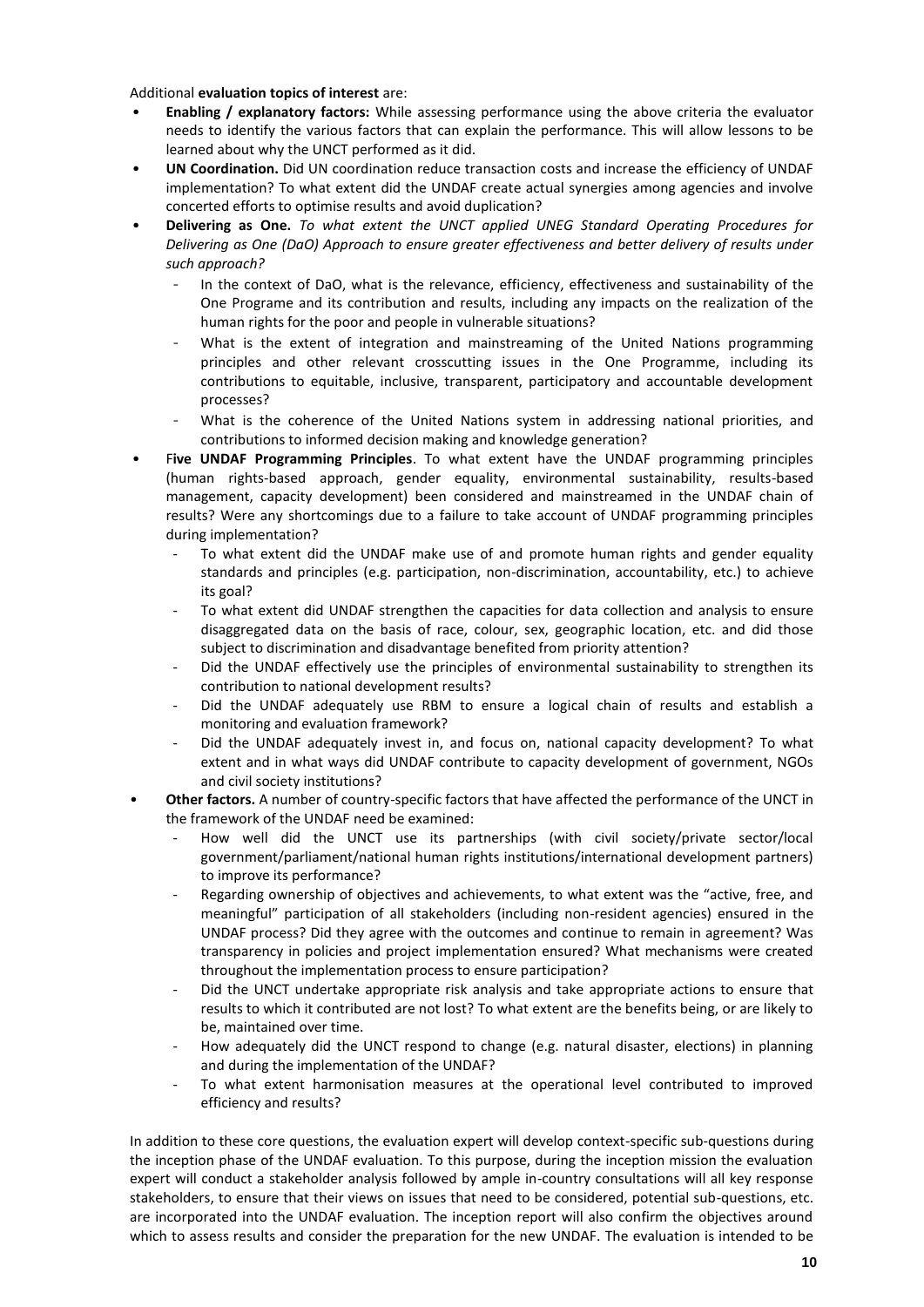forward looking and therefore needs to take into consideration what is important for the future, including with regard to the 2030 Agenda.

## **Evaluation methodology**

The approach of the evaluation shall be participatory, that is, be flexible in design and implementation, ensuring stakeholder participation and ownership, and facilitating learning and feedback<sup>21</sup>. The UNDAF evaluation will use methodologies and techniques as determined by the specific needs for information, the questions set out in this ToR, the availability of resources and the priorities of stakeholders. In all cases, consultant is expected to use all available information sources that will provide evidence on which to base evaluation conclusions and recommendations. Anticipated approaches to be used for data collection and analysis by the evaluator are desk review, interviews with key stakeholders, field visits, questionnaires and participatory techniques.

**Data collection methods**: The UNDAF evaluation will draw on a variety of data collection methods including, but not limited to:

- Documents/desk review focusing on UNDAF planning documents, including joint work plans, annual reports and past evaluation reports (including those on projects and small-scale initiatives, and those issued by national counterparts), strategy papers, national plans and policies and related programme and project documents. These should include reports on the progress against national and international commitments.
- Semi-structured interviews with key stakeholders including key government counterparts, donor community members, representatives of key civil society organisations, UNCT members, and implementing partners.
- Surveys and questionnaires including participants in development programmes, UNCT members, and / or surveys and questionnaires involving other stakeholders.
- Focus Group discussions involving groups and sub-groups of stakeholders, decision-makers.
- Other methods such as outcome mapping, observational visits, etc.
- Data collection methods must be linked to the evaluation criteria and evaluation questions that are included within the scope of the evaluation. The use of an evaluation matrix is helpful in linking these elements together. In addition, the precise data collection methods should be identified following:
- Analysis of availability of existing evaluative evidence and administrative data
- Logistical constraints (travel, costs, time, etc)
- Ethical considerations (especially when evaluating sensitive topics such as GBV or in sensitive settings such as post-conflict settings)

In general, the evaluation approach should follow the UNEG guidance on integrating human rights and gender equality, UNEG norms and standards and international principles for development evaluation<sup>22</sup>. In particular, in line with the UN System-Wide Action Plan (UN-SWAP)<sup>23</sup> on gender equality, data collection methods and process should consider gender sensitivity. The final report should be compliant with UNEG quality checklist of evaluation reports<sup>24</sup> and acknowledge how inclusive stakeholder participation was ensured during the evaluation process and any challenges to obtaining the gender equality information or to addressing these issues appropriately. Data should be systematically disaggregated by sex and age and, to the extent possible, disaggregated by geographical region, ethnicity, disability, migratory status and other contextually-relevant markers of equity. Adherence to a code of ethics and a human rights based and gender sensitive approach in the gathering, treatment and use of data collected should be made explicit in the inception report. Perspective from both rights holders and duty bearers shall be collected.

**Validation:** The UNDAF evaluation will use a variety of validation methods to ensure that the data and information used and conclusions made carry the necessary depth. Triangulation of information sources and findings improved validity, quality and use of evaluation.

<sup>&</sup>lt;sup>21</sup> The UNDAF evaluation process should follow an inclusive approach, involving a broad range of stakeholders and partners. It includes a process of stakeholder mapping in order to identify various stakeholders and partners including those who do not work directly with the UNCT, yet play a key role in the national context. These stakeholders may include representatives from the Government, civil society organizations, the private sector, other multilateral organizations, bilateral donors, etc. It is essential for evaluation to be credible, independent, impartial, transparent and useful.

<sup>22</sup> See[: http://www.uneval.org/document/guidance-documents](http://www.uneval.org/document/guidance-documents)

<sup>&</sup>lt;sup>23</sup> See[: http://www.unwomen.org/en/how-we-work/un-system-coordination/promoting-un-accountability](http://www.unwomen.org/en/how-we-work/un-system-coordination/promoting-un-accountability)

<sup>24</sup> See[: http://www.unevaluation.org/document/detail/607](http://www.unevaluation.org/document/detail/607)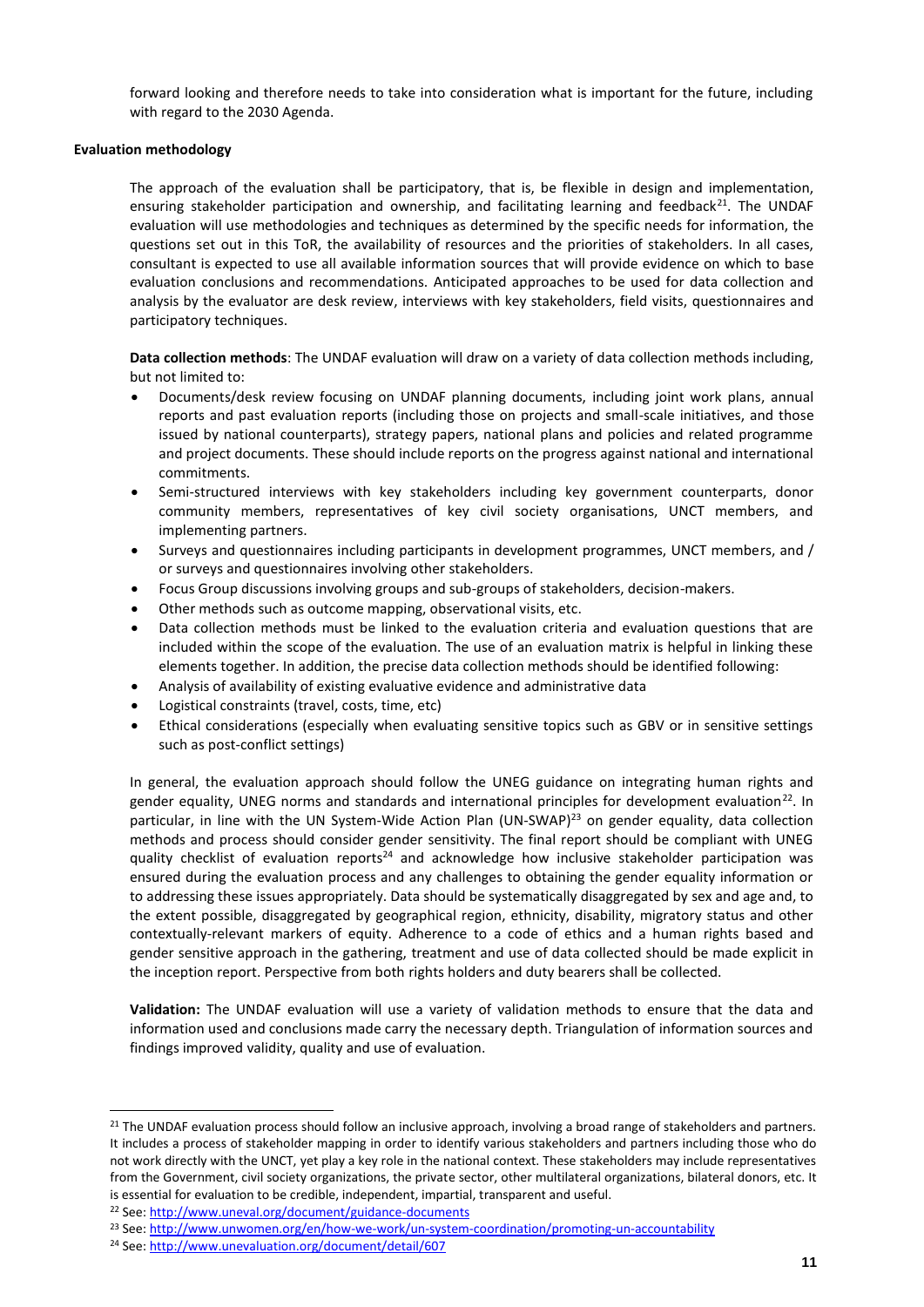# **5. Management and Conduct of the Evaluation**

The UNDAF evaluation consultant will work under the supervision of a dual-tiered evaluation management structure: an **UNDAF Evaluation Steering Committee (UESC)** and an **UNDAF Evaluation Management Group** (UEMG). The UNDAF Evaluation Steering Committee, comprised by the RC and UN Head of Agencies and government representatives, is the decision-making organ for the UNDAF evaluation. All key deliverables need to be validated by the UESC. The UESC is also the main body responsible for providing a written and agreed management response to the evaluation within a month of receiving the final evaluation report.

An UNDAF Evaluation Management Group (UEMG)will provide direct supervision and will function as the guardian of the independence of the evaluation. The UEMG is responsible for the day-to-day implementation of the evaluation including preparation of the ToR, hiring the consultant, supervising and guiding the consultant, reviewing and providing substantive comments on inception report, evaluation work plan, analytical framework and methodology. The UEMG core group is composed by M&E member of the RC's Office and the M&E officers from UNDPand UNICEF and UNFPA and representatives from the government institutions responsible for strategic planning in BiH.

**UNDAF Reference Group** will provide inputs and comments on the TOR, the inception report and final report and review the main deliverables to provide quality assurance. It is composed of the Chairs of the UNDAF Result Groups and the Chair of the M&E Group. The group will provide comments on the TOR and meet at least two times: (1) to discuss the inception report, and (2) to discuss the final report.

All members are expected to attend presentation of initial key evaluation findings. All deliverables will be reviewed first by members of the UEMG before sharing with the UNDAF Reference Group members. Given the importance of UNDAF evaluation and the complexities involved in its design and implementation, it is critical that due time and effort is accorded to recruiting an external evaluator which will meet the standards to conduct the evaluation.

## **Support of the RC Office/UNCT to the evaluation process**

The RC Office/UNCT will support the Evaluation Consultant with the following:

- Appointment of an evaluation assistant that will support the consultant for the duration of the evaluation process (including all logistics, meetings arrangement, translation)
- Securing relevant background documentation required for a comprehensive desk review
- Provision of list of contacts in advance and additional upon request
- Provision of vehicle and driver for field visits
- Organisation of group consultative meetings, briefing and debriefing sessions
- Provision of office/working space during the assignment. The consultant will however have to use his/her own computer/laptop

# **6. Deliverables and Reporting Requirements**

## **Evaluation Process**

The Evaluation consultant will be responsible for conducting the evaluation. This entails among other responsibilities designing the evaluation according to this terms of reference; gathering data from different sources of information; analyzing, organizing and triangulating the information; identifying patterns and causal linkages that explain UNDAF performance and impact; drafting evaluation reports at different stages (inception, draft, final); responding to comments and factual corrections from stakeholders and incorporating them, as appropriate, in subsequent versions; and making briefs and presentations ensuring the evaluation findings, conclusions and recommendations are communicated in a coherent, clear and understandable manner once the report is completed.

The evaluation process is expected to contain three phases: inception, data collection and field visit; and analysis and reporting.

- **Inception Phase (7 days)** the Evaluation Consultant will review documentation, agree on the meetings schedule with the UNDAF Evaluation Management Group (UEMG) and produce Evaluation Inception Report (which includes a clear evaluation work plan and tools).
- Data Collection and Field Visit (12 days) the Evaluation Consultant will gather data through group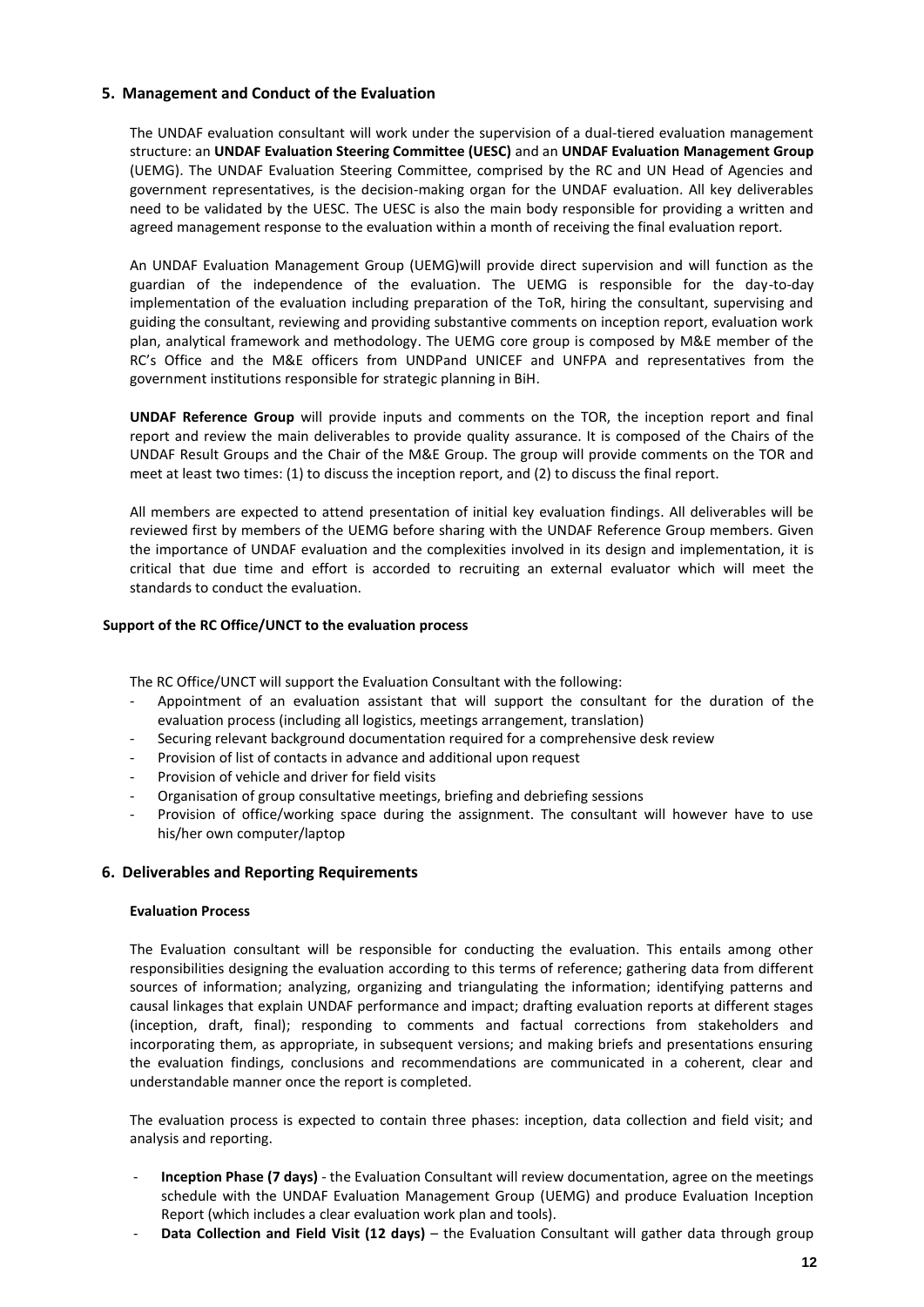and individual interviews, including visits outside of Sarajevo; at the end of the mission, presentation with preliminary findings and recommendations will be presented to the UNCT/UNDAF Evaluation Steering Committee.

- **Analysis and Reporting (8 days for draft report and additional 3 days for final report/incorporation of comments)** – the Evaluation Consultant will prepare the draft evaluation report based on the analysis of findings, and will submit the report to the UNDAF EMG and UNDAF ESC for factual review and comments. Opportunity to comment on the draft report will be open to the groups for a maximum of 20 working days. After this process ends, the Evaluation Consultant will proceed with production of the final evaluation report.

# **Evaluation Deliverables**

The Evaluation Consultant will be accountable for producing the following products/deliverables:

- Inception report
- Presentation of initial findings and provisional recommendations to the UNDAF Evaluation Steering Committee
- Draft Evaluation Report
- Final Report

The inception report should detail the evaluator's understanding of what is being evaluated and why, showing how each evaluation question will be answered by way of: proposed methods; proposed sources of data; and data collection procedures. The inception report should include a proposed schedule of tasks, activities and deliverables.

Presentation of initial findings and provisional recommendations- at the end of the field work, the Evaluation Consultant will present his/her draft findings and provisional recommendations through a PowerPoint presentation summarizing the main findings recommendations and lessons learned and conclusions.

A draft report should be 40-50 pages of length (without annexes). Draft report for comments by stakeholders should incorporate (as a minimum):

- Title and opening pages
- Table of Contents
- List of acronyms and abbreviations
- An Executive Summary
- Introduction (Scope of Evaluation, Methodology and Guiding Principles)
- National development context
- UNDAF Analysis (per outcome)
- Key Findings
- Lessons Learned
- Recommendations
- Methodological constraints
- Additional background data-Annexes (including interview list, data collection instruments, key documents consulted, ToR)

A **final evaluation report**, will encompass all key sections required in the draft report and will include additional stakeholder feedback. The final report needs to be clear, understandable to the intended audience and logically organized based on the comments received from stakeholders. The final evaluation report should be presented in a solid, concise and readable form and be structured around the issues in the Terms of Reference (ToR). The report will be prepared in accordance with UNEG guidance (Quality Checklist for Evaluation Reports).

The Evaluation Consultant is responsible for editing and quality control and the final report that should be presented in a way that directly enables publication.

|--|

| <b>Action/Deliverable</b>                                     | <b>No of Expert Days</b> | Time period                        |
|---------------------------------------------------------------|--------------------------|------------------------------------|
| Inception Phase/Desk Review /Inception Report                 | 7 davs                   | 1 <sup>st</sup> half of Feb. 2019  |
| Data Collection, field visit / Presentation with key findings | 12 days                  | 2 <sup>nd</sup> half of Feb. 2019  |
| Analysis and Reporting / Draft Evaluation Report              | 8 days                   | 1 <sup>st</sup> half of March 2019 |
| Analysis and Reporting / Final Evaluation Report              | 3 days                   | 1 <sup>st</sup> half of April 2019 |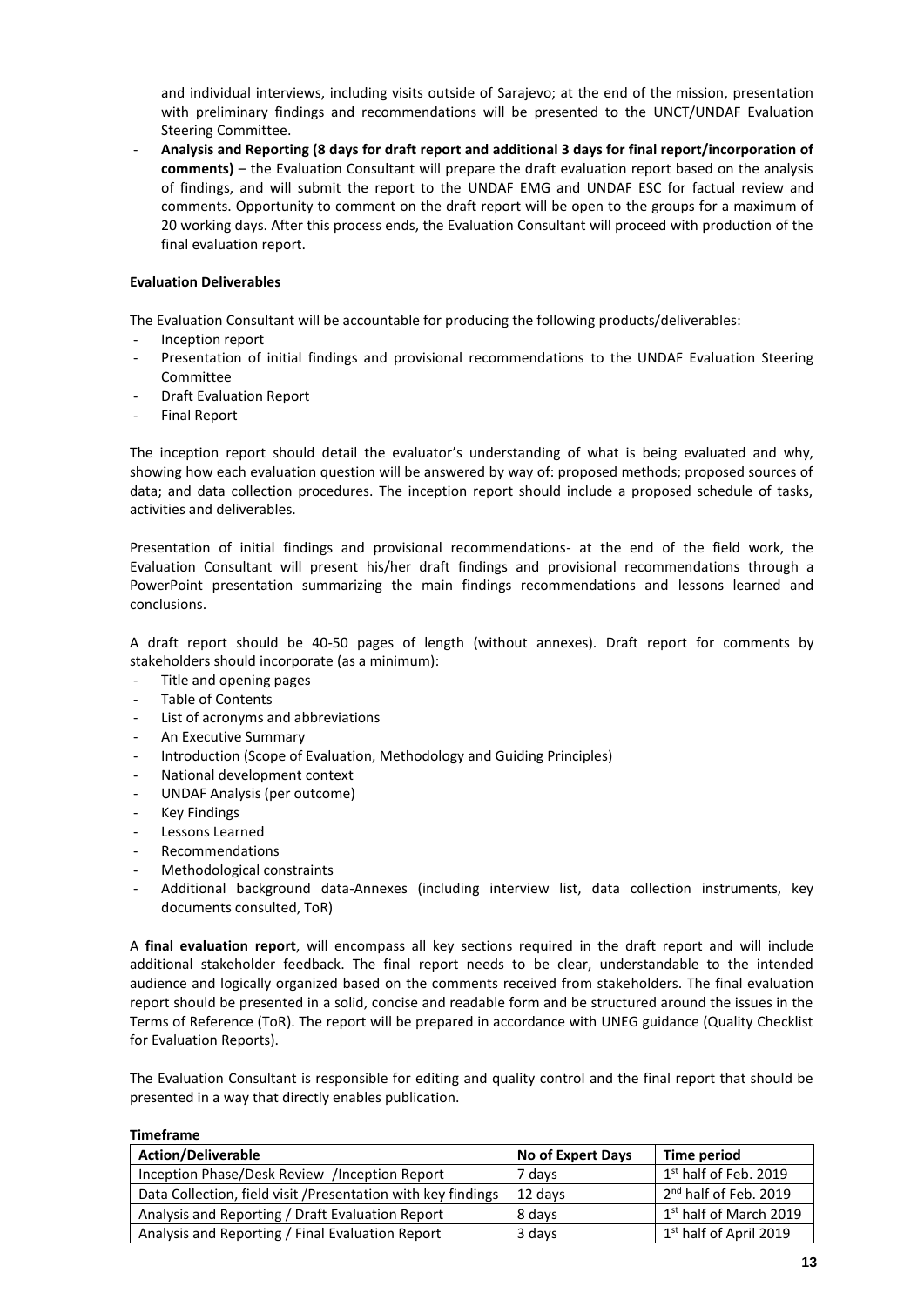## **Evaluation Ethics:**

The evaluation will be conducted in accordance with the principles outlined in the UNEG 'Ethical Guidelines for Evaluation'. Critical issues that evaluator must safeguard include the rights and confidentiality of information providers in the design and implementation of the evaluation.

At every stage of the evaluation process, the following principles should be observed:

- **-** Independence the evaluation team should be independent from the operational management and decision-making functions of the JP
- **-** Impartiality the evaluation information should be free of political or other bias and deliberate distortions
- **-** Timeliness evaluations must be designed and completed in a timely fashion
- **-** Purpose the scope, design and plan of the evaluation should generate relevant products that meet the needs of intended users
- **-** Transparency meaningful consultation with stakeholders should be undertaken to ensure the credibility and utility of the evaluation
- **-** Competencies evaluations should be conducted by well-qualified experts/teams. The teams should, wherever feasible, be gender balanced, geographically diverse and include professionals from the countries or regions concerned
- **-** Ethics evaluators must have professional integrity and respect the rights of institutions and individuals to provide information in confidence and to verify statements attributed to them. Evaluations must be sensitive to the beliefs and customs of local social and cultural environments and must be conducted legally and with due regard to the welfare of those involved in the evaluation, as well as those affected by its findings.
- **-** Quality All evaluations should meet the standards outlined in the Standards for Evaluation in the United Nations System. The key questions and areas for review should be clear, coherent and realistic. The evaluation plan should be practical and cost effective. To ensure that the information generated is accurate and reliable, evaluation design, data collection and analysis should reflect professional standards, with due regard for any special circumstances or limitations reflecting the context of the evaluation. Evaluation findings and recommendations should be presented in a manner that will be readily understood by target audiences and have regard for cost-effectiveness in implementing the recommendations proposed.

#### **Competencies:**

- **-** Shares knowledge and experience and provides helpful feedback and advice;
- **-** Conceptualizes and analyzes problems to identify key issues, underlying problems, and how they relate;
- **-** Ability to identify beneficiaries' needs, and to match them with appropriate solutions;
- **-** Excellent communication and interview skills
- **-** Excellent report writing skills
- **-** Responds positively to critical feedback and differing points of view;
- **-** Ability to handle a large volume of work possibly under time constraints;
- **-** Focuses on result for the client and responds positively to feedback;
- **-** Remains calm, in control and good humored even under pressure.

#### **Minimum Requirements:**

- **-** Advanced University degree in international development, gender, economics, evaluation, social sciences or related field;
- **-** A minimum of 10 years of professional experience specifically in the area of evaluation of international development initiatives and development organizations;
- **-** Extensive knowledge of, and experience in applying, qualitative and quantitative evaluation methods and in a wide range of evaluation approaches
- **-** Technical competence in undertaking complex evaluations which involve use of mixed methods
- **-** Knowledge of UN role, UN reform process and UN programming at the country level, particularly UNDAF;
- **-** Strong experience and knowledge in the five UNDAF Programming Principles: human rights (the human